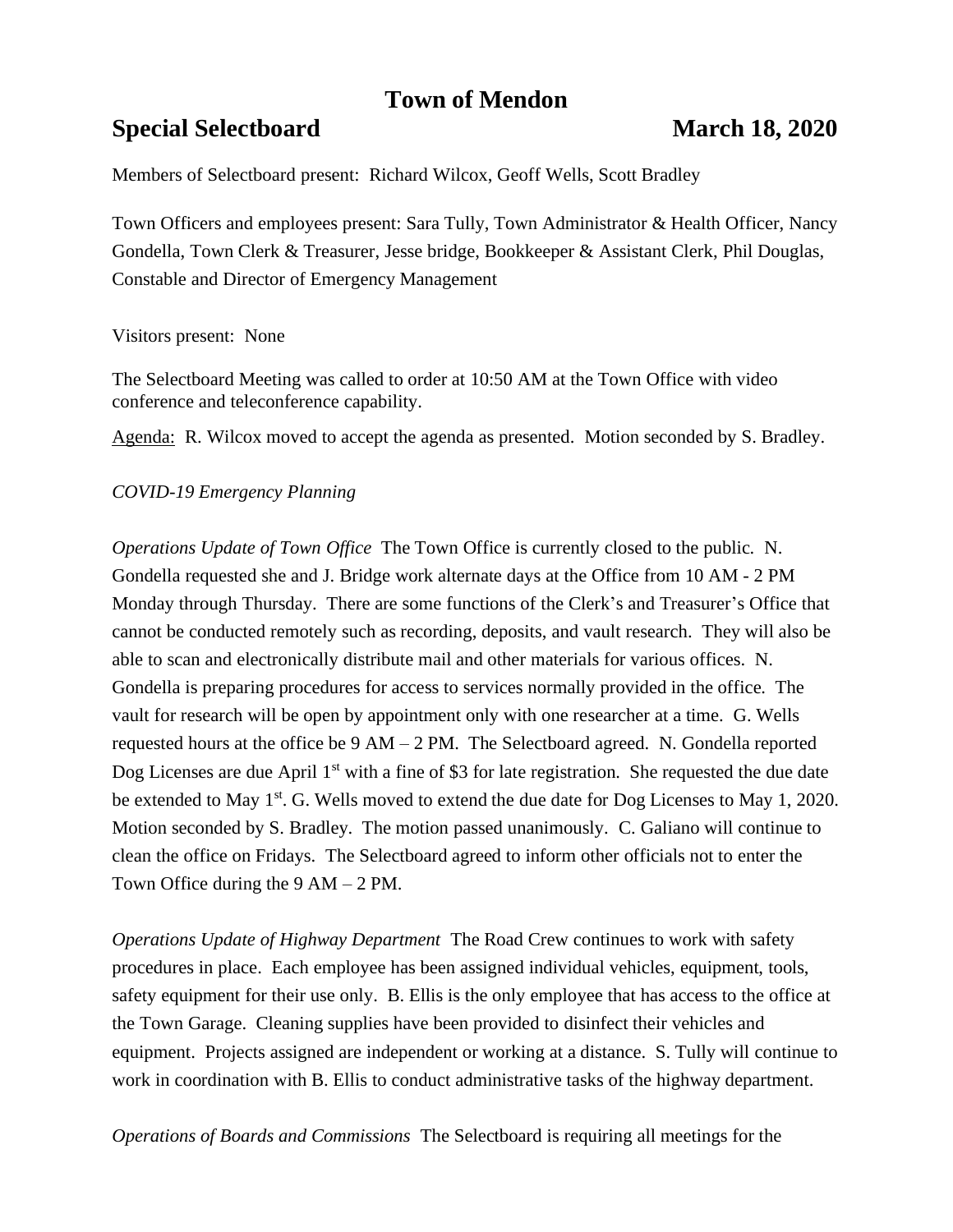Selectboard, Planning Commission and Zoning Board of Adjustment be conducted via video and phone conferencing while continuing to meet the open meeting law. Meetings will be publicly warned. Current law requires one person to be present at the Town Office during the meeting. It is strongly encouraged that the public participate in the meeting by video or teleconference to limit exposure during the COVID-19 outbreak. J. Bridge will contact T. Corsones regarding the Planning Commission April 6<sup>th</sup> Meeting and setting up for this meeting through [www.togomeeting.com.](http://www.togomeeting.com/) The Zoning Board of Adjustment has a meeting April 7<sup>th</sup>. S. Tully will prepare a memo to officials with the requirement of providing access to meetings remotely and meeting the Open Meeting Law The public is strongly encouraged to participate in meetings remotely by video conferencing or by telephone. Links and directions how to participate in meetings will be posted on the town's website www.mendonvt.org.

*Computers* The three laptops that were authorized to purchase have been received. Software for the Town Clerk, Town Treasurer, Bookkeeper and Town Administrator has been loaded. J. Bridge is working on computer use policy and will distribute once completed.

*Website & Facebook Page* J. Bridge is primarily in charge of updating the website, Facebook and postings to Front Porch Forum. S. Tully and N. Gondella can access some of these mediums, but will work towards cross training/authorizing. J. Bridge will remain the person primarily in charge of posting information. The town will continue to encourage the public to monitor the Vermont Department of Health website [\(www.healthvermont.gov\)](http://www.healthvermont.gov/) and the Centers for Disease Control and Prevention website [\(www.cdc.gov](http://www.cdc.gov/) ) for current information and recommendations regarding COVID-19. These links as well as local agencies and organizations that are providing assistance will be posted on the Mendon website. We encourage the public to go directly to these sites for the most up to date information. If you have any questions regarding COVID-19, please dial 2-1-1. The Mendon website will concentrate posting information to the public on the operations of municipal government and how to access services normally provided by the Town Office.

*Continuity of Operations Plan* The plan was created last week. Currently there are no changes to the plan.

#### *Other issues pertaining to the response of COVID-19 that need to be discussed.*

*Community Visit* scheduled for April 2 and May 14<sup>th</sup> has been postponed. The Selectboard discussed sending a mailing to all taxpayers to inform them of this information prior to the entire country shutting down group events. It was agreed this mailing is not necessary.